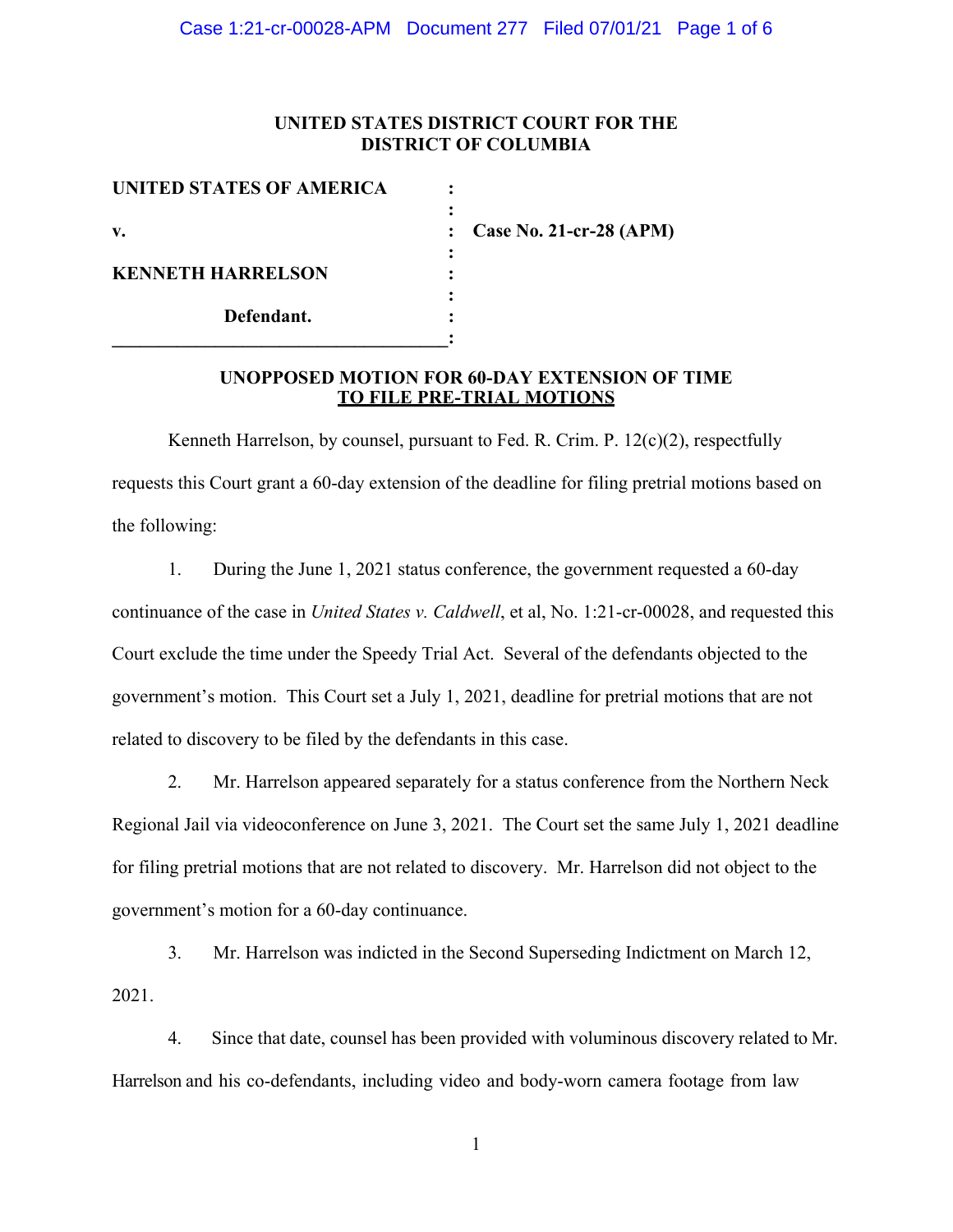## Case 1:21-cr-00028-APM Document 277 Filed 07/01/21 Page 2 of 6

enforcement agencies; the results of searches of multiple electronic devices; the results from searches of multiple social media platforms; thousands of law enforcement reports and attachments. The government has also provided counsel with a hard drive containing a terabyte of information of discovery relating solely to cell phone communications.

5. The government has variously represented that the investigation and prosecution of the Capitol breach will likely be one of the largest in American history, both in terms of the number of defendants prosecuted and the nature and volume of the evidence. As of June 22, 2021, 532 individuals have been charged in connection with the events of January 6th. The government has represented that the investigation continues and the government expects additional individuals and counts will be charged. While most of the cases have been brought against individual defendants, the government is also investigating conspiratorial activity that occurred prior to and on January 6, 2021. The spectrum of crimes charged and under investigation in connection with the Capitol breach includes (but is not limited to) trespass, engaging in disruptive or violent conduct in the Capitol or on Capitol grounds, destruction of government property, theft of government property, assaults on federal and local police officers, firearms offenses, civil disorder, obstruction of an official proceeding, possession and use of destructive devices, and conspiracy.

6. Defendants who are charged and under investigation come from throughout the United States. A combined total of over 900 search warrants have been executed in almost all fifty states and the District of Columbia. Multiple law enforcement agencies were involved in the response to the Capitol Attack, which included officers and agents from U.S. Capitol Police, the District of Columbia Metropolitan Police Department, the Federal Bureau of Investigation, the Department of Homeland Security, the Bureau of Alcohol, Tobacco, Firearms and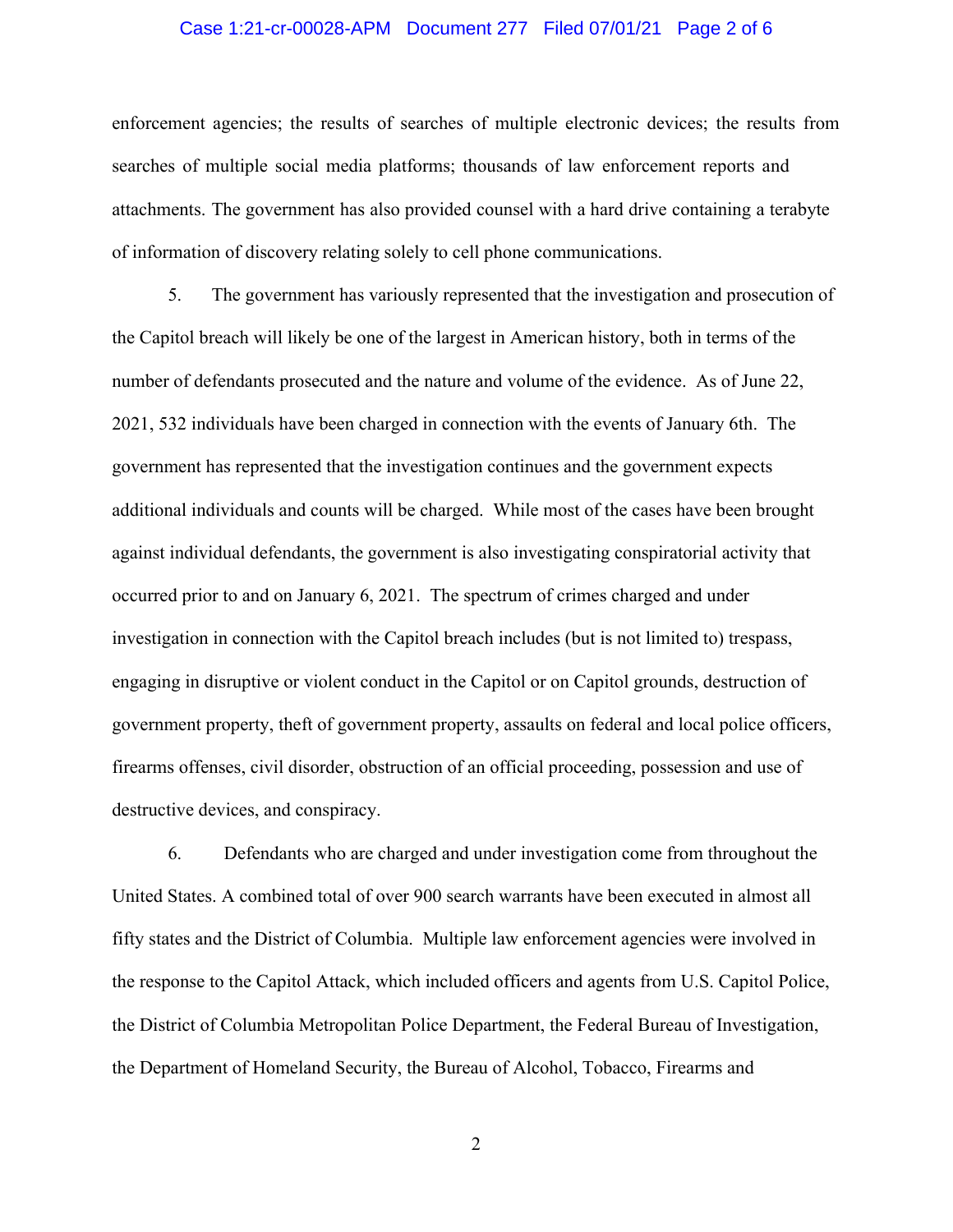## Case 1:21-cr-00028-APM Document 277 Filed 07/01/21 Page 3 of 6

Explosives, the United States Secret Service, the United States Park Police, the Virginia State Police, the Arlington County Police Department, the Prince William County Police Department, the Maryland State Police, the Montgomery County Police Department, the Prince George's County Police Department, and the New Jersey State Police. Documents and evidence accumulated in the Capitol Attack investigation thus far include: (a) more than 15,000 hours of surveillance and body-worn camera footage from multiple law enforcement agencies; (b) approximately 1,600 electronic devices; (c) the results of hundreds of searches of electronic communication providers; (d) over 210,000 tips, of which a substantial portion include video, photo and social media; and (e) over 80,000 reports and 93,000 attachments related to law enforcement interviews of suspects and witnesses and other investigative steps. As the Capitol Attack investigation is still on-going, the number of defendants charged and the volume of potentially discoverable materials will only continue to grow. In short, even in cases involving a single defendant, the volume of discoverable materials is significant.

7. Hundreds of the video and audios provided by the government in discovery must be downloaded one at a time before they may be reviewed, in the format they have been provided. Consequently, the download process of the videos alone has been very timeconsuming. The download, organization and review of remaining discovery has also required many hours due to its volume and number of co-defendants being added to the indictment. Because Mr. Harrelson is charged in a conspiracy, undersigned counsel must review and investigate the evidence relating to all co-defendants in the indictment to render him effective assistance of counsel.

8. Undersigned counsel has had an opportunity to receive a discovery tour of the Capitol Building but was prohibited from entering certain areas and from photographing and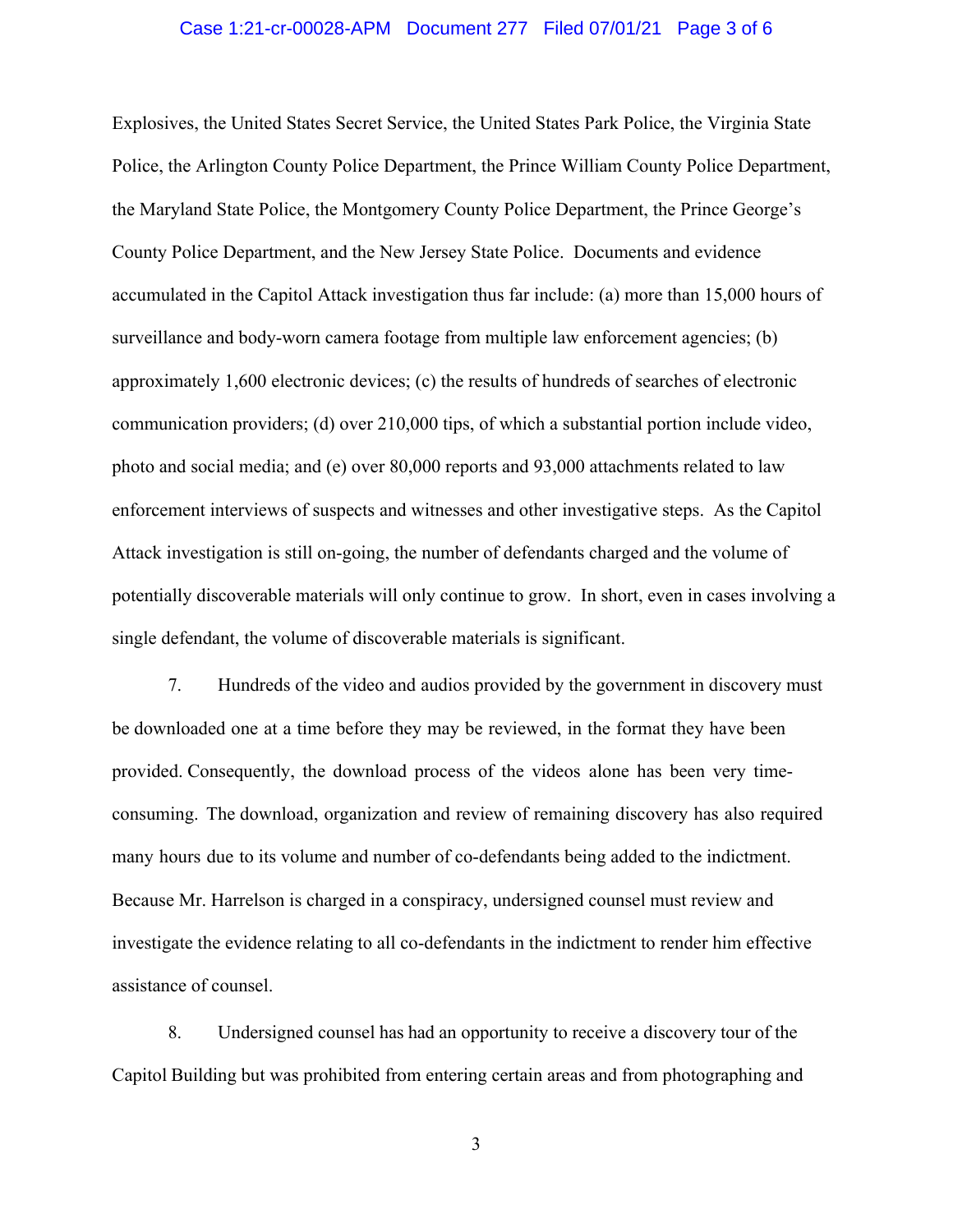## Case 1:21-cr-00028-APM Document 277 Filed 07/01/21 Page 4 of 6

measuring so-called "private" areas where the defendants are alleged to have enter. Based on the charges and specific evidence alleged by the government, and the legal defenses available to Mr. Harrelson, the discovery tour made available to counsel does not satisfy the requirements of Fed. R. Crim. P. 16(a)(1)(E).

9. Counsel respectfully requests that this Court extend the time for undersigned counsel to file pre-trial motions for a period of 60 days from the already scheduled June 1, 2021 due date. Such an extension will allow counsel the opportunity to engage in a more thorough review of the discovery provided by the government and prepare to effectively defend what the government acknowledges is one of the largest and most significant prosecutions in American history. An extension of 60 days is also necessary to permit counsel to file any necessary and Constitutionally effective pre-trial motions on Mr. Harrelson's behalf.

10. Assistant United States Attorneys Jeffrey Nestler and Kathryn Rakoczy do not oppose this motion.

11. Mr. Harrelson, with whom counsel has discussed this motion, agrees to waive any speedy trial issues relating to the extension of time requested in this motion.

#### **MEMORANDUM OF LAW**

Fed. R. Crim. P. 12(c)(1) states that this Court may "set a deadline for the parties to make pretrial motions." Fed. R. Crim. P.  $12(c)(2)$  provides that "[a]t any time before trial, the court may extend or reset the deadline for pretrial motions." Both the United States Supreme Court and this Circuit have recognized that district courts have great discretion in ruling on motions to continue. See *Morris v. Slappy,* 461 U.S. 1, 11, 103 S.Ct. 1610, 1616 (1983); *United States v. Poston,* 902 F.2d 90, 96 (D.C. 1990).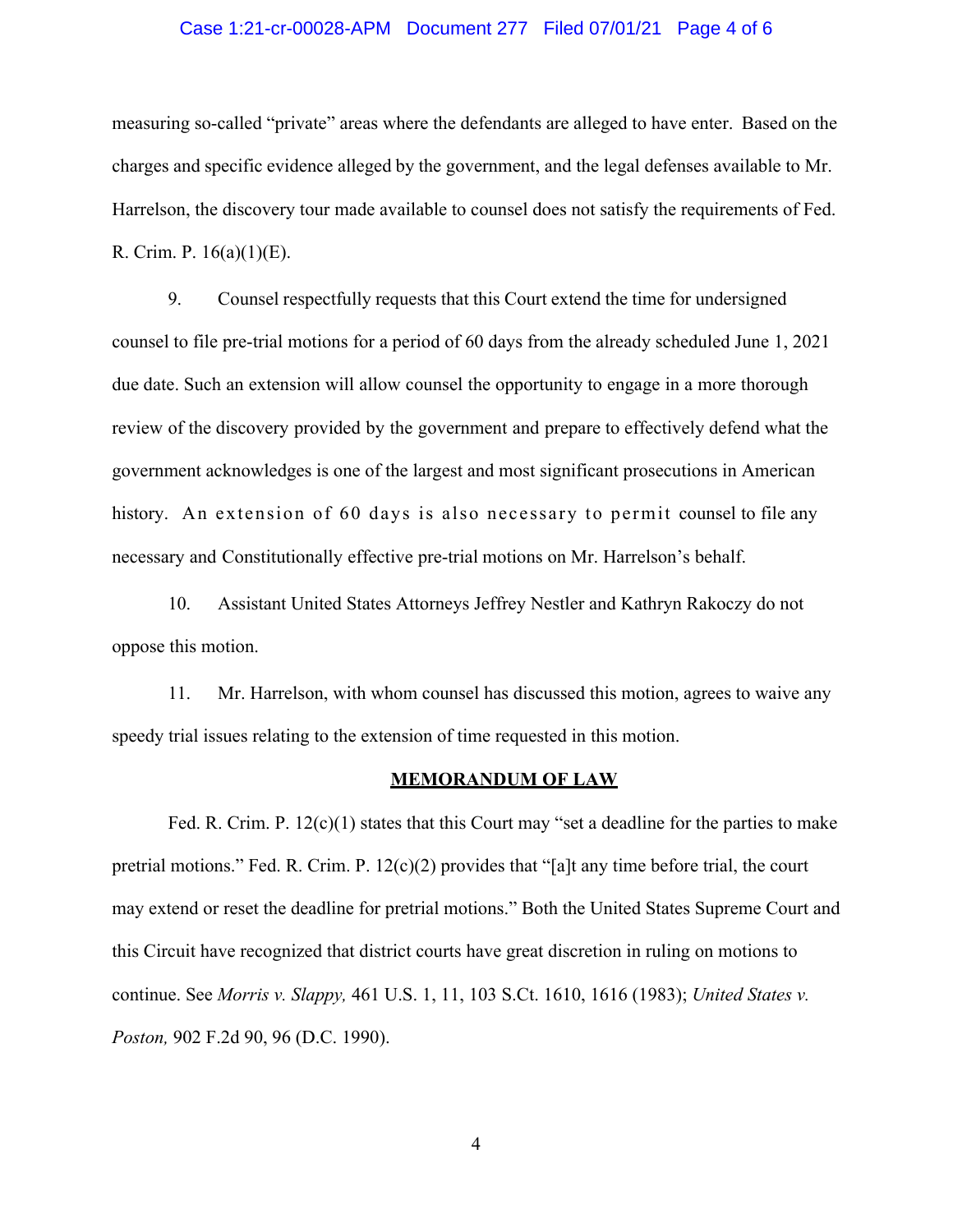# Case 1:21-cr-00028-APM Document 277 Filed 07/01/21 Page 5 of 6

Under the circumstances set forth in this motion, counsel's request for a 60-day extension of time to file pre-trial motions is reasonable and will not cause unnecessary delay to the disposition of this case. First, it will enable undersigned counsel to engage in the review of discovery in order to file effective pre-trial motions. Additionally, a 60-day extension will likely result in the more expeditious resolution of these pre-trial motions by this Court, as undersigned counsel anticipates that there will be many identical issues which all co-defendants will litigate.

**WHEREFORE**, based on the forgoing, counsel for Kenneth Harrelson respectfully requests that this Court grant a 60-day extension of the deadline for filing pretrial motions from the current July 1, 2021 filing deadline.

Respectfully submitted,

 KENNETH HARRELSON By Counsel

 $\sqrt{s/2}$ 

 Nina J. Ginsberg, Esquire DC Bar No. 251496 *DiMuroGinsberg, PC* 1101 King Street, Suite 610 Alexandria, VA 22314 Telephone: (703) 684-4333 Facsimile: (703) 548-3181 Email Address: nginsberg@dimuro.com

 $\sqrt{s/2}$ 

 Jeffrey Zimmerman, Esquire DC Bar No. 456162 *Jeffrey Zimmerman, PLLC* 108 N. Alfred Street Alexandria, VA 22314 Telephone: (703) 548-8911 Facsimile: (703) 548-8935 Email Address: www.zimpacer.com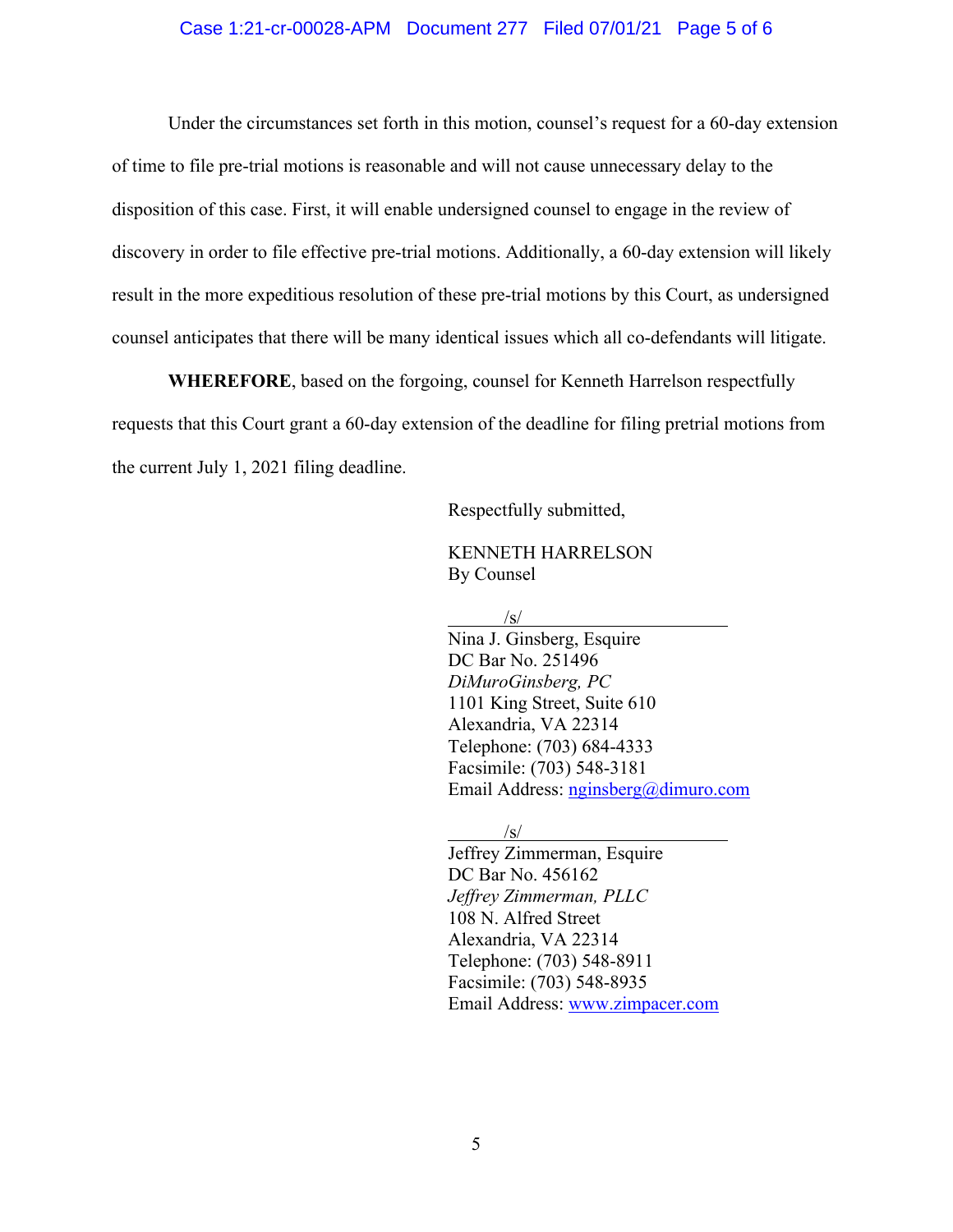# **CERTIFICATE OF SERVICE**

I hereby certify that on this 1st day of July, 2021, a true and accurate copy of the foregoing was electronically filed and served via the Court's CM/ECF system to all counsel of record.

 $\sqrt{s}$ / NINA J. GINSBERG